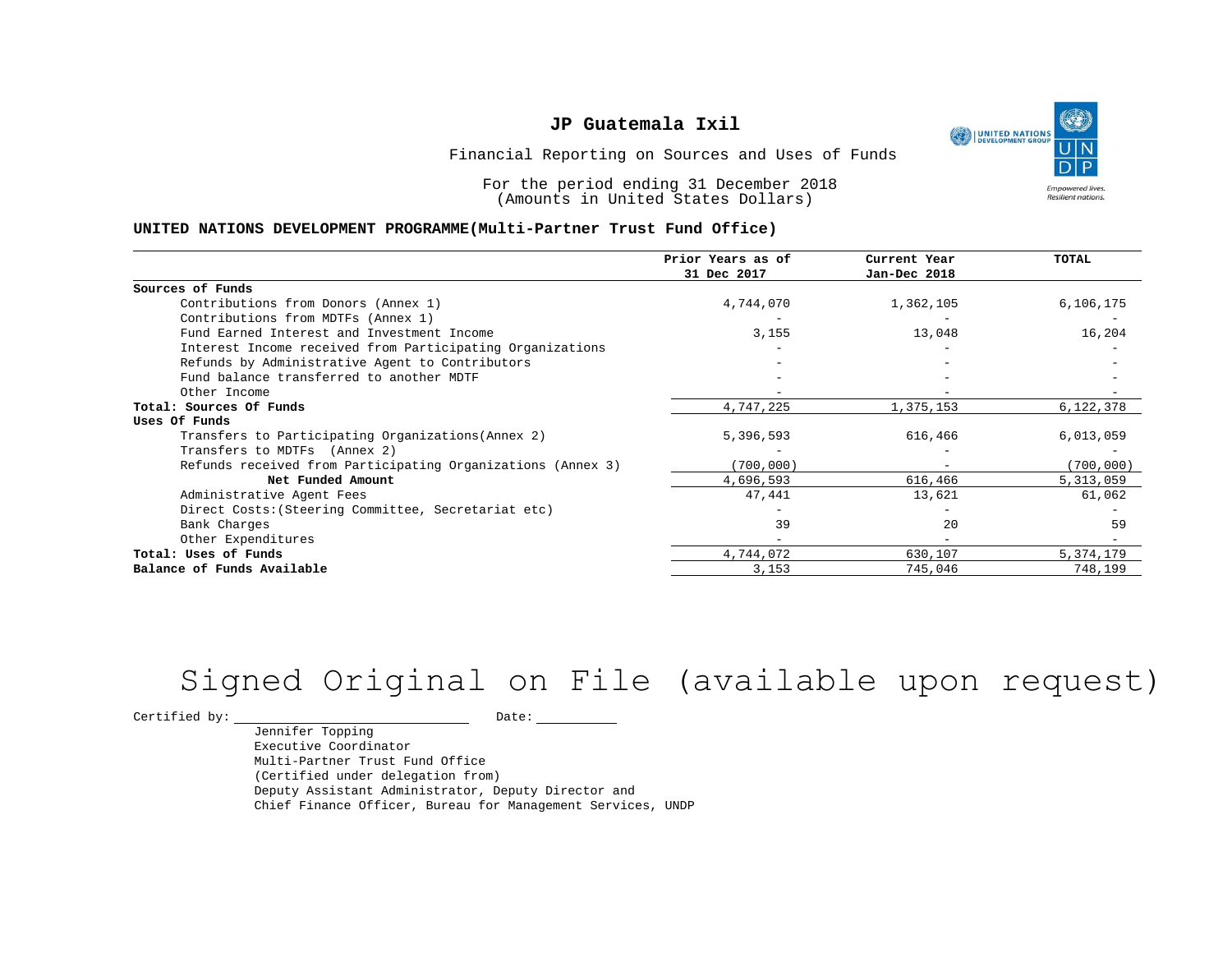

Financial Reporting on Sources and Uses of Funds

For the period ending 31 December 2018 (Amounts in United States Dollars)

#### **UNITED NATIONS DEVELOPMENT PROGRAMME(Multi-Partner Trust Fund Office)**

**Annex - 1: Contributions**

|                                | Prior Years as of | Current Year | TOTAL     |
|--------------------------------|-------------------|--------------|-----------|
|                                | 31 Dec 2017       | Jan-Dec 2018 |           |
| From Contributors              |                   |              |           |
| SWEDISH INT'L DEVELOPMENT COOP | 4,744,070         | 1,362,105    | 6,106,175 |
| Total: Contributions           | 4,744,070         | 1,362,105    | 6,106,175 |

## Signed Original on File (available upon request)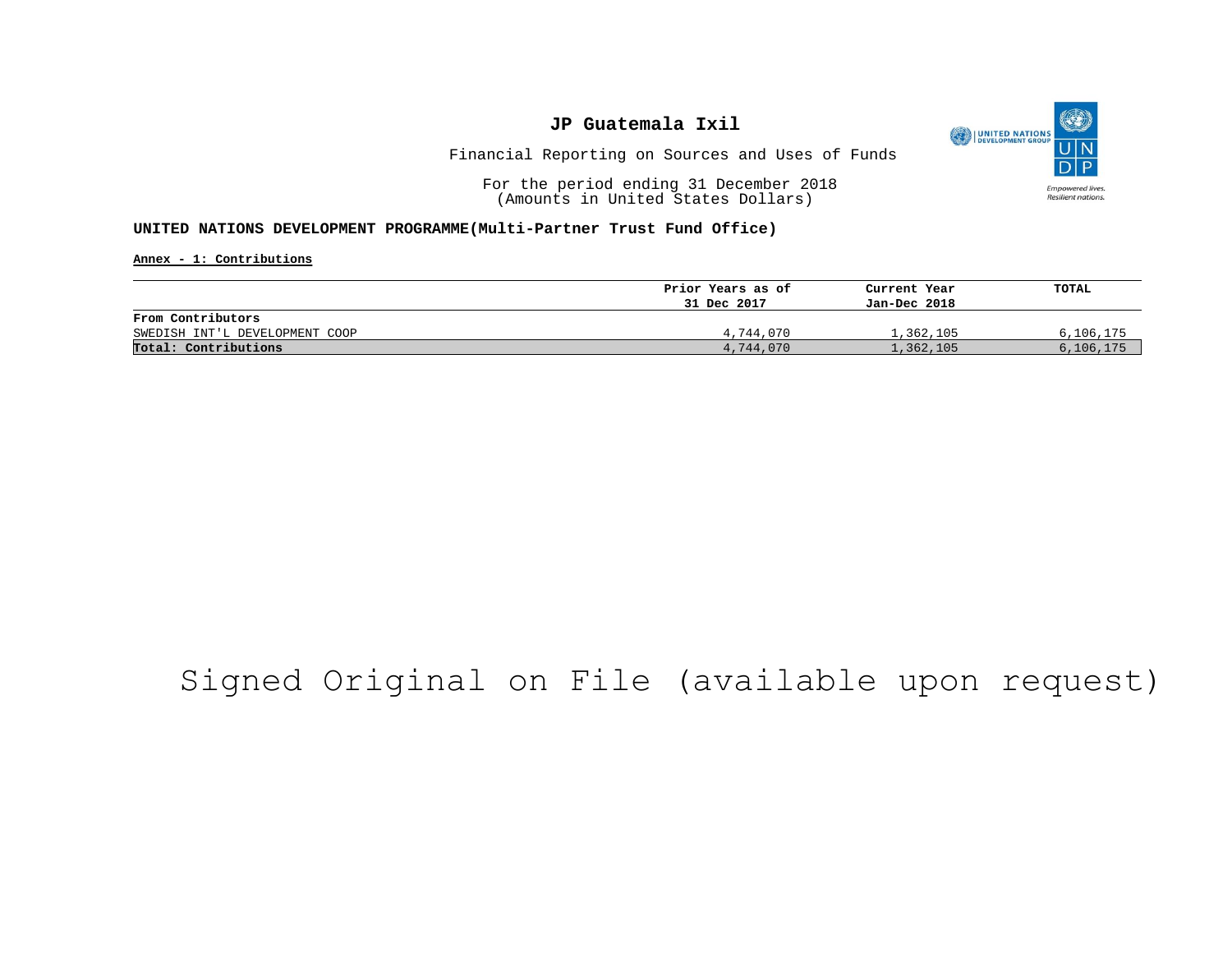

Financial Reporting on Sources and Uses of Funds

For the period ending 31 December 2018 (Amounts in United States Dollars)

#### **UNITED NATIONS DEVELOPMENT PROGRAMME(Multi-Partner Trust Fund Office)**

**Annex - 2: Transfers**

|                                | Prior Years as of | Current Year             | TOTAL     |
|--------------------------------|-------------------|--------------------------|-----------|
|                                | 31 Dec 2017       | Jan-Dec 2018             |           |
| To Participating Organizations |                   |                          |           |
| FAO                            | 1,335,000         | 115,179                  | 1,450,179 |
| PAHO/WHO                       | 1,225,000         | 118,918                  | 1,343,918 |
| UNDP                           | 2,136,593         | 382,369                  | 2,518,962 |
| WHO                            | 700,000           | $\overline{\phantom{a}}$ | 700,000   |
|                                |                   |                          |           |
| Total Transfers                | 5,396,593         | 616,466                  | 6,013,059 |

# Signed Original on File (available upon request)